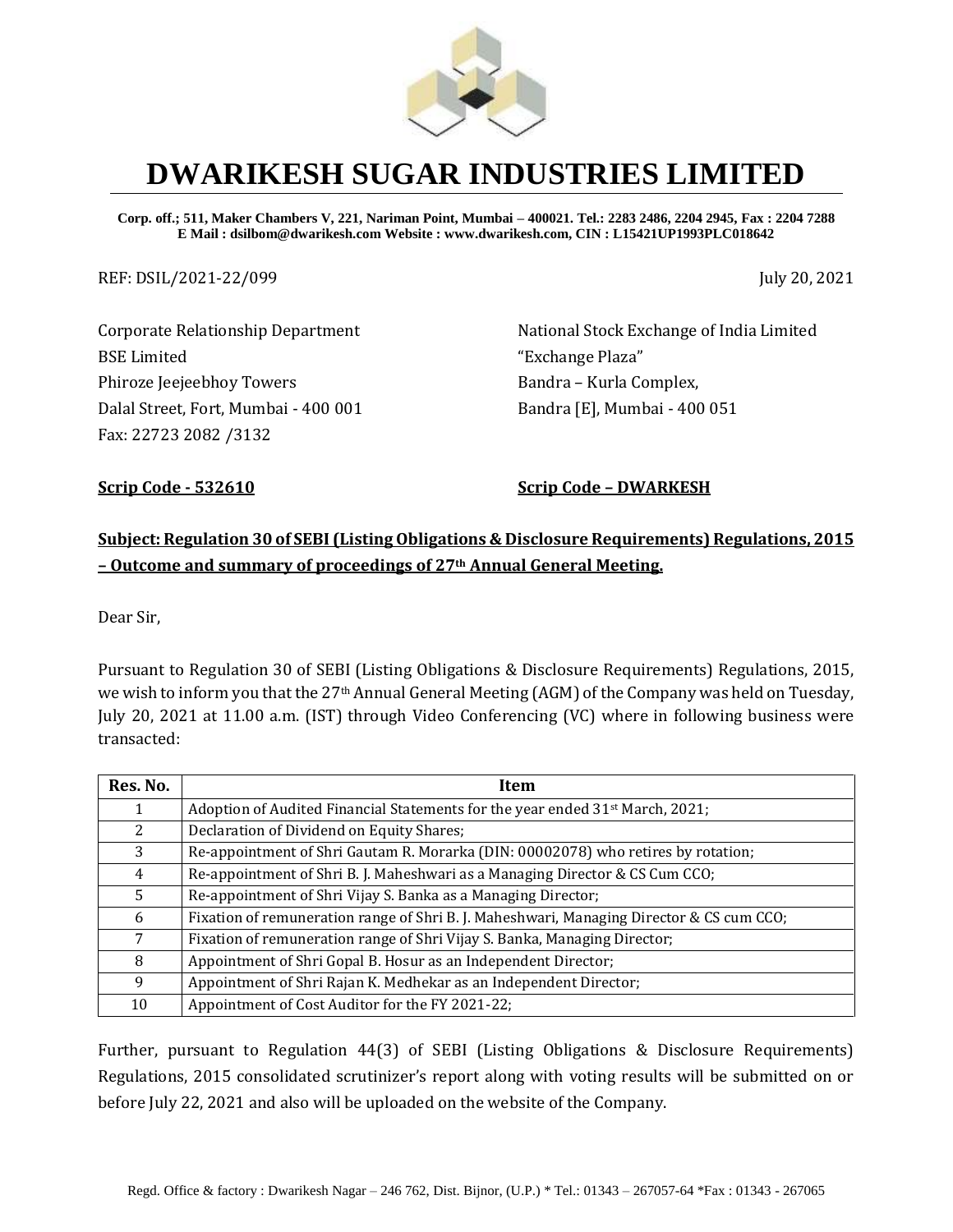

**Corp. off.; 511, Maker Chambers V, 221, Nariman Point, Mumbai – 400021. Tel.: 2283 2486, 2204 2945, Fax : 2204 7288 E Mail : dsilbom@dwarikesh.com Website : www.dwarikesh.com, CIN : L15421UP1993PLC018642**

You are requested to kindly take the same on record.

Thanking you,

Yours faithfully,

#### For **Dwarikesh Sugar Industries Limited**

BALKISHAN JAWARILAL MAHESHWARI

Digitally signed by BALKISHAN JAWARILAL MAHESHWARI Date: 2021.07.20 23:49:52 +05'30'

#### **B J Maheshwari**

Managing Director & CS cum CCO (DIN: 00002075)

Encl: a/a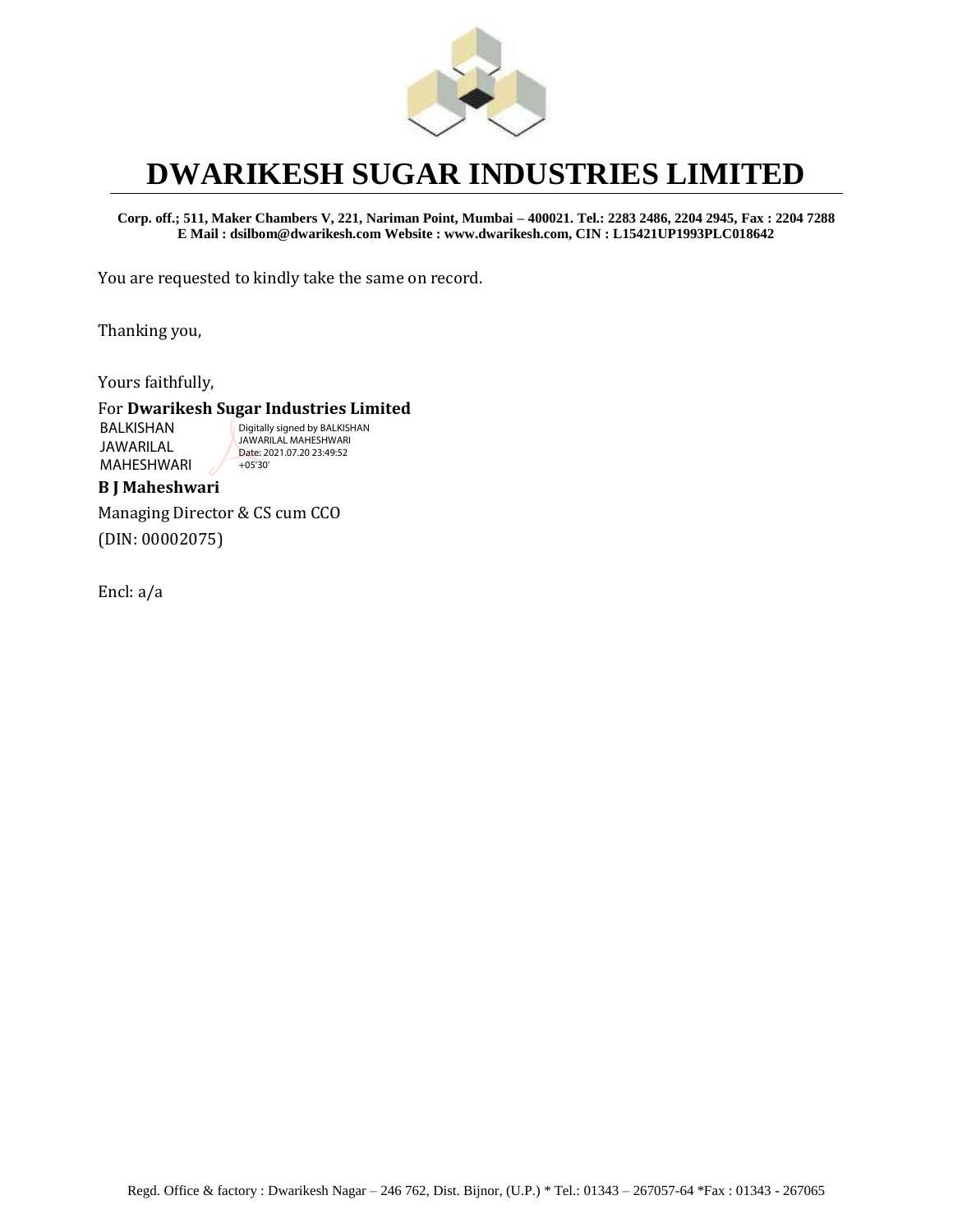

**Corp. off.; 511, Maker Chambers V, 221, Nariman Point, Mumbai – 400021. Tel.: 2283 2486, 2204 2945, Fax : 2204 7288 E Mail : dsilbom@dwarikesh.com Website : www.dwarikesh.com, CIN : L15421UP1993PLC018642**

#### **Annexure – A**

#### **SUMMARY OF PROCEEDINGS OF THE 27TH ANNUAL GENERAL MEETING OF THE COMPANY**

| Sr. No.        | <b>Particulars</b>                                                                   | <b>Details</b>                                                                                                        |  |  |
|----------------|--------------------------------------------------------------------------------------|-----------------------------------------------------------------------------------------------------------------------|--|--|
| 1              | Date of Annual General Meeting                                                       | July 20, 2021                                                                                                         |  |  |
|                |                                                                                      |                                                                                                                       |  |  |
| $\overline{2}$ | Total numbers of shareholders as on Cut-                                             | As on cut-off/ record date - viz. July 13, 2021 -                                                                     |  |  |
|                | Off/Record Date                                                                      | 90116 Shareholders                                                                                                    |  |  |
|                |                                                                                      |                                                                                                                       |  |  |
| 3              | Numbers of shareholders present in the<br>meeting either in person or through proxy: | No arrangement for a physical meeting or<br>appointment of proxy was made as the Meeting<br>was held through VC/OAVM. |  |  |
|                | Promoters & Promoter Group:                                                          |                                                                                                                       |  |  |
|                | Public:                                                                              |                                                                                                                       |  |  |
|                |                                                                                      |                                                                                                                       |  |  |
| 4              | Number of shareholders attended the meeting<br>through video conferencing:           | 74                                                                                                                    |  |  |
|                | Promoters & Promoter Group:                                                          | 5                                                                                                                     |  |  |
|                | Public:                                                                              | 69                                                                                                                    |  |  |

The 27th Annual General Meeting ('AGM') of the Members of Dwarikesh Sugar Industries Limited ('the Company') was held on Tuesday, July 20, 2021 at 11.00 a.m. (IST) through two-way Video Conferencing ('VC')/Other Audio Visual Means ('OAVM'). The Company, while conducting the Meeting, adhered to the Ministry of Corporate Affairs (MCA) Circulars, Securities and Exchange Board of India (SEBI) Circular in view of the outbreak of COVID-19 pandemic.

The Company Secretary welcomed the Members to the Meeting and briefed them on certain points relating to the participation at the Meeting through VC thereafter Company Secretary introduced all the Directors, KMP and Auditors (Panelists) present at the AGM and declared that Panelists who are also shareholders being counted for the purpose of quorum and as the requisite quorum being present, the Company Secretary called the meeting to order.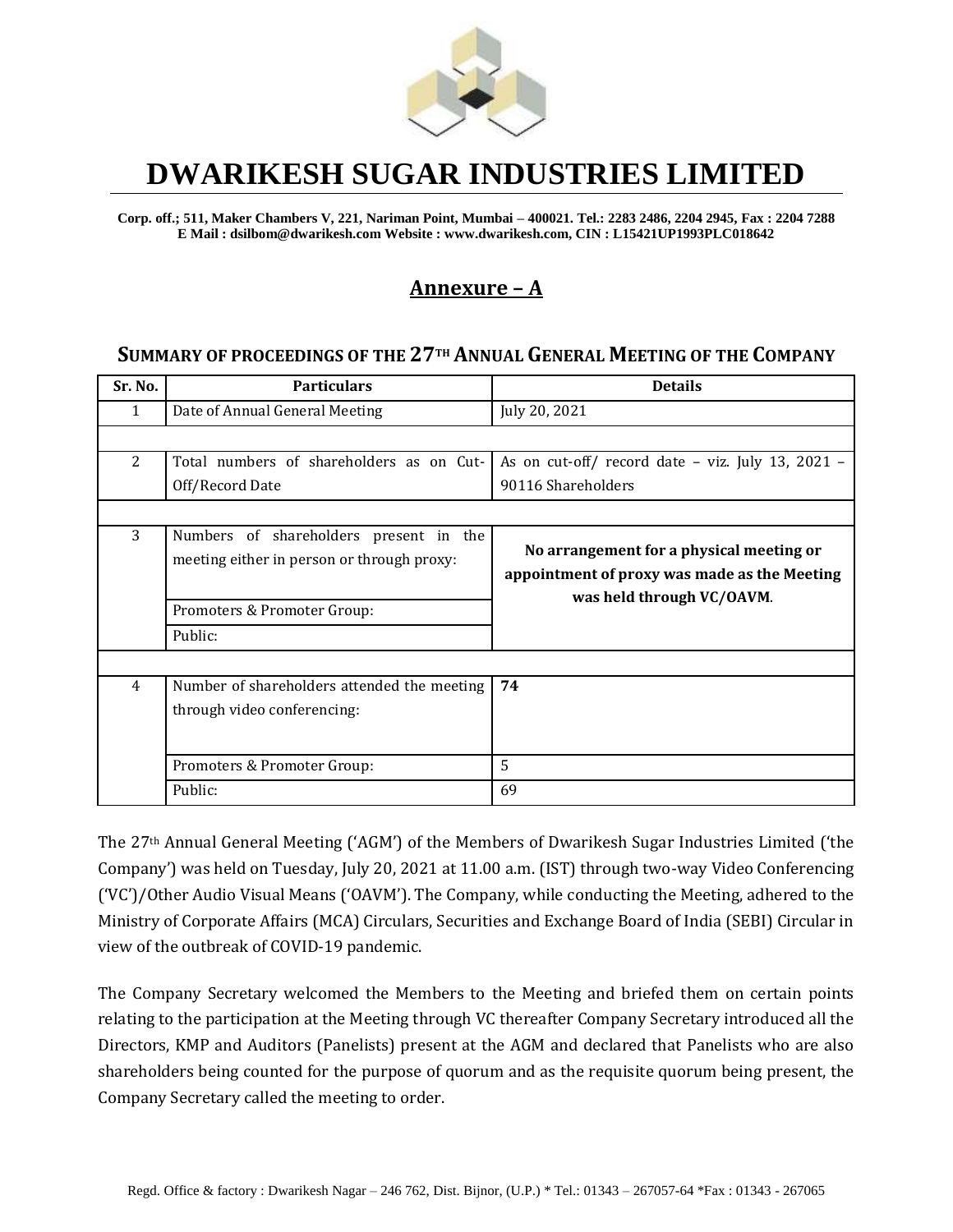

**Corp. off.; 511, Maker Chambers V, 221, Nariman Point, Mumbai – 400021. Tel.: 2283 2486, 2204 2945, Fax : 2204 7288 E Mail : dsilbom@dwarikesh.com Website : www.dwarikesh.com, CIN : L15421UP1993PLC018642**

Shri Gautam R Morarka, Chairman of the Company chaired the Meeting and extended warm welcome to all the shareholders at the 27th Annual General Meeting of the Company.

The Company Secretary informed the members that the Registers as required under the Companies Act, 2013 and other relevant documents mentioned in the Notice were available for inspection on company's website. Since there was no physical attendance of Members and in compliance with the Circulars issued by the MCA and SEBI, the requirement of appointing proxies was not applicable, except for the authorized representatives of corporate shareholders.

The Chairman addressed the members and briefed them about the performance of the company during the last fiscal year. He further brought to the notice of the members the achievements made by the company during that period. He then explained the Company's policy being adopted for growth in the coming period.

The Chairman stated that with the permission of the members present, the Notice of the Meeting with Explanatory Statement annexed thereto, which had been already circulated to them, may be taken as read.

Thereafter, Shri Vijay S Banka, Managing Director of the Company gave a presentation covering the financial performance, business highlights, strategic journey, Covid-19 initiatives, employee engagement initiatives, awards and recognitions, etc.

The Company Secretary of the company read the Auditors' Report and comments of the Financial Statements of the Company. The Members were informed that the Statutory Auditors' Report and Secretarial Audit Report did not have any qualifications.

The Company Secretary informed the Members that the Company had provided its Members the facility to cast their vote electronically through the Central Depository Services India Ltd ('CDSL') system before the Meeting. He further informed that the e-voting facility was available during the AGM for the benefit of Members who were present during the Meeting and had not cast their votes earlier through remote evoting. He further informed that Shri Vijay Kumar Mishra (FCS No. 4279) of M/s. VKM & Associates, Company Secretaries had been appointed as Scrutinizers to supervise that the remote e-voting and the